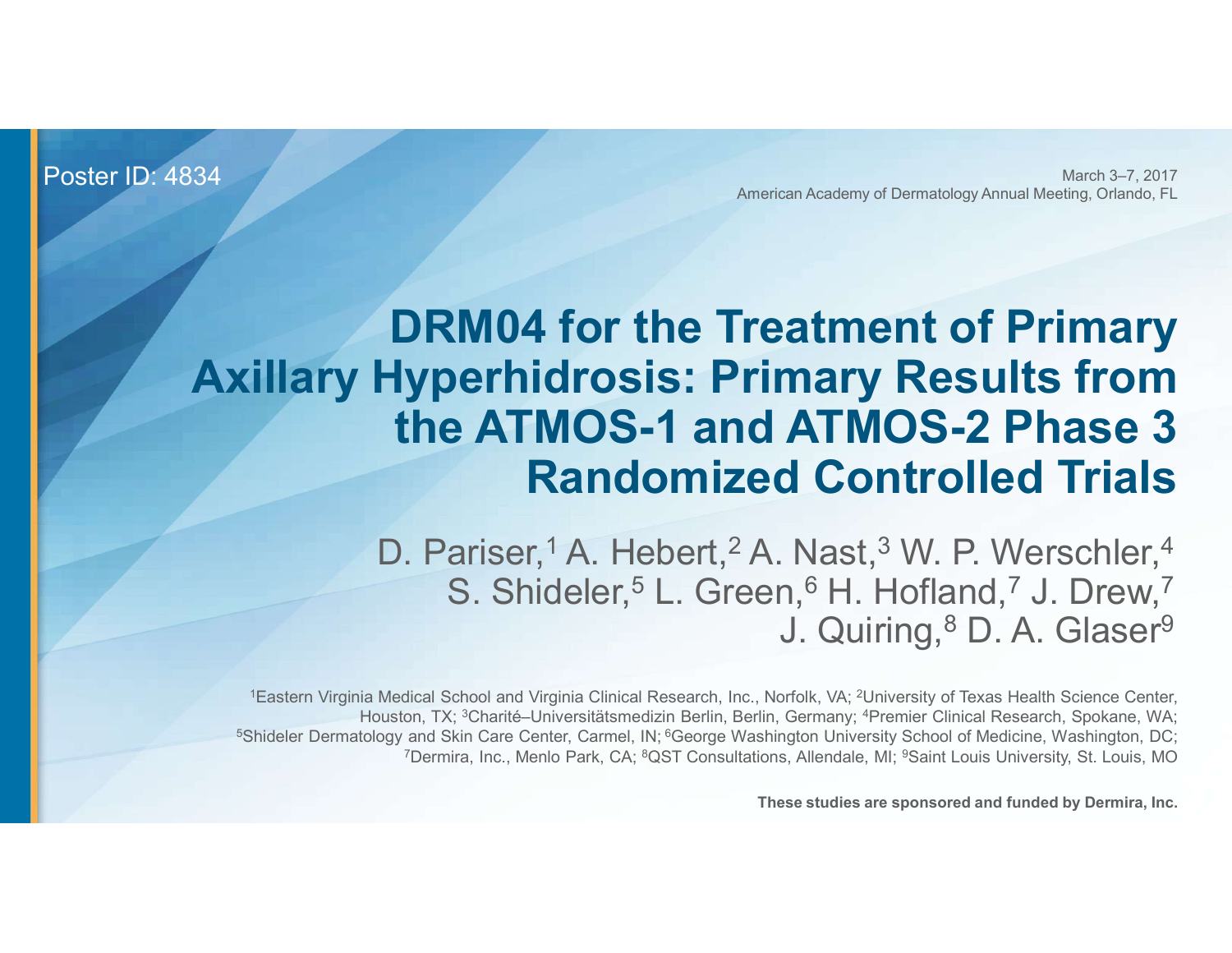# Disclosure of Relevant Relationships with Industry

- D. Pariser: Investigator and Consultant for Dermira, Inc.
- A. Hebert: Investigator and Consultant for Dermira, Inc.; Employee of the University of Texas Medical School, Houston, which received compensation from Dermira, Inc. for study participation.
- **Disclosure of Relevant Relationships with Industry**<br>
 D. Pariser: Investigator and Consultant for Dermira, Inc.<br>
 A. Hebert: Investigator and Consultant for Dermira, Inc.; Employee of the University of Texas Medical Sch participation. • J. Drew: Employee of Charité – Universitätsmedizin Berlin, which received compendicipation.<br>• W. P. Werschler: Investigator and Consultant for Dermira, Inc.<br>• S. Shideler: Investigator for Dermira, Inc.<br>• L. Green: Inves

- W. P. Werschler: Investigator and Consultant for Dermira, Inc.
- S. Shideler: Investigator for Dermira, Inc.
- L. Green: Investigator for Dermira, Inc.
- H. Hofland: Employee of Dermira, Inc.
- J. Drew: Employee of Dermira, Inc.
- 
-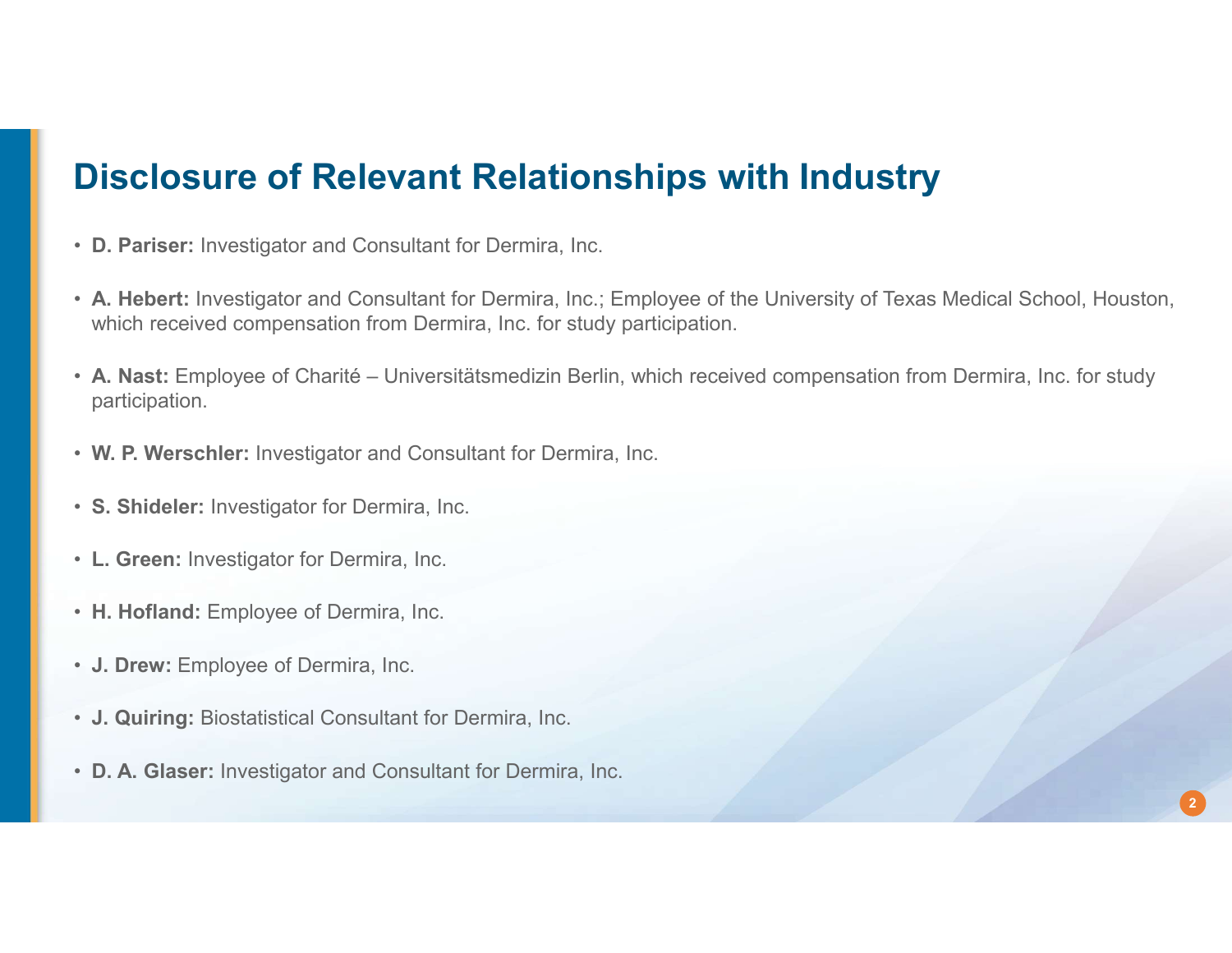# Background and Objective

- **Background and Objective**<br>• Hyperhidrosis, which is excessive sweating beyond that physiologically required to maintain<br>normal thermal regulation, affects an estimated 2.8%  $-$  4.8% (7.8  $-$  15.3 million) of the US<br>popul **ackground and Objective**<br>
Hyperhidrosis, which is excessive sweating beyond that physiologically required to maintain<br>
normal thermal regulation, affects an estimated 2.8% – 4.8% (7.8 – 15.3 million) of the US<br>
The impac population. $1,2$ **Background and Objective**<br>• Hyperhidrosis, which is excessive sweating beyond that physiologically required to maintain<br>normal thermal regulation, affects an estimated 2.8% – 4.8% (7.8 – 15.3 million) of the US<br>• The imp **Background and Objective**<br>• Hyperhidrosis, which is excessive sweating beyond that physiologically required to maintain<br>normal thermal regulation, affects an estimated 2.8% – 4.8% (7.8 – 15.3 million) of the US<br>• The imp **Background and Objective**<br>• Hyperhidrosis, which is excessive sweating beyond that physiologically required to maintain<br>normal thermal regulation, affects an estimated 2.8%  $-4.8\%$  (7.8  $-$  15.3 million) of the US<br>• The
- eczema.3
- 
- primary axillary hyperhidrosis.

• There are currently limited treatment options for patients suffering from hyperhidrosis.<br>• DRM04 is a cholinergic receptor antagonist developed for topical application for the treatment of primary axillary hyperhidrosi The objective of the phase 3, 4-week, double-blind, vehicle-controlled, randomized ATMOS-1 (NCT02530281) and ATMOS-2 (NCT02530294) studies was to evaluate the efficacy and safety of DRM04 in the treatment of primary axillary hyperhidrosis.

3 ) –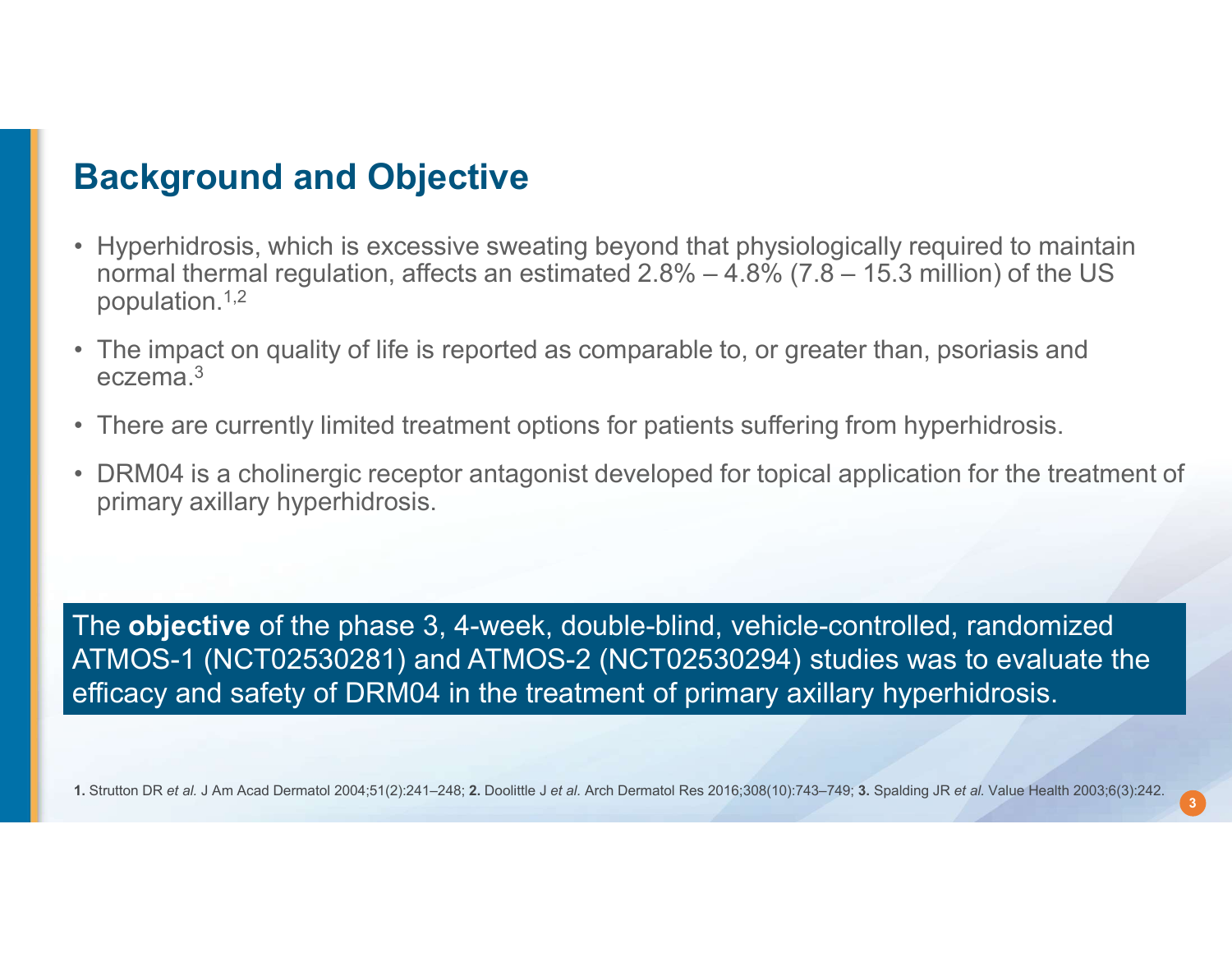# ATMOS-1 and ATMOS-2 Study Design

trials.



ASDD: Axillary Sweating Daily Diary; HDSS: Hyperhidrosis Disease Severity Scale. \*Over 80% of patients completing ATMOS-1 or ATMOS-2 elected to enter the open-label extension. †Average of both axillae, measured gravimetrically.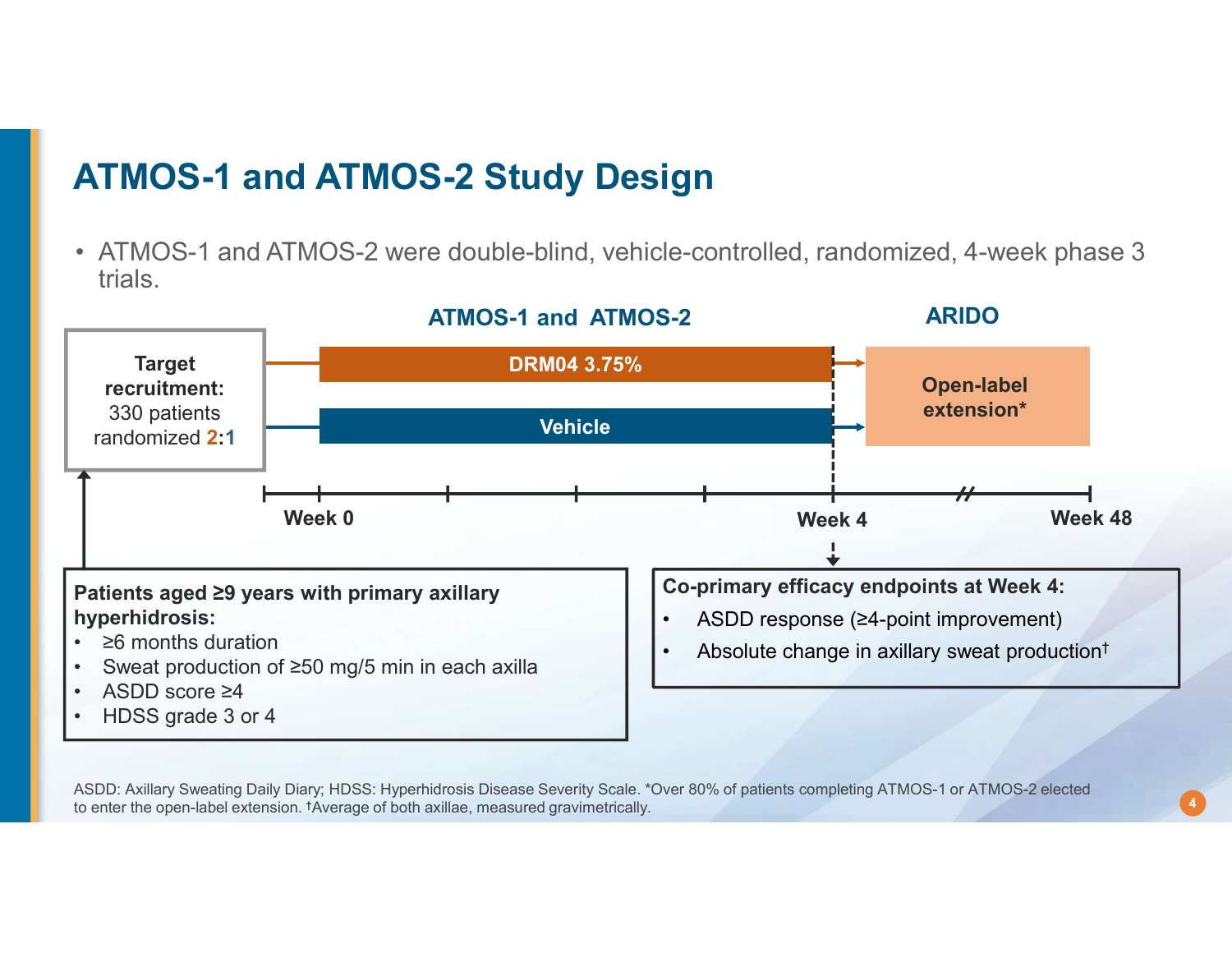# ATMOS-1 and ATMOS-2 Study Criteria

### Key Inclusion Criteria

- **ATMOS-1 and ATMOS-2 Study Crite**<br> **Eligible patients, aged ≥9 years, were**<br>
 Eligible patients, aged ≥9 years, were<br>
required to have primary axillary<br>
hyperhidrosis, defined as:<br>
 Compute dentis required to have primary axillary hyperhidrosis, defined as: **MOS-1 and ATMOS-2 Study Crit<br>
Inclusion Criteria Kigible patients, aged ≥9 years, were<br>
quired to have primary axillary<br>
perhidrosis, defined as:<br>
• ≥6 months duration<br>
• Sweat production of ≥50 mg/5 min in each<br>
axilla, MOS-1 and ATMOS-2 Study Criteria**<br> **Inclusion Criteria**<br>
igible patients, aged ≥9 years, were<br>
quired to have primary axillary<br>
perhidrosis, defined as:<br>
• ≥6 months duration<br>
• Sweat production of ≥50 mg/5 min in each<br> **MOS-1 and ATMOS-2 Study Criteria**<br>
igible patients, aged  $\geq 9$  years, were<br>
equired to have primary axillary<br>
perhidrosis, defined as:<br>
•  $\geq 8$  months duration<br>
• Sweat production of  $\geq 50$  mg/5 min in each<br>
• Swea **MOS-1 and ATMOS-2 Study Crite**<br> **Inclusion Criteria**<br>
igible patients, aged  $\geq$ 9 years, were<br>
quired to have primary axillary<br>
reperhidrosis, defined as:<br>
•  $\geq$ 6 months duration<br>
• Sweat production of  $\geq$ 50 mg/5 mi
	-
	- axilla, measured gravimetrically **accord of the example of the relationship of the example of the example of the example and example and the example and axilla, measured and axil and axil and axil and axil and axil and axi**
	- ≥4 on an 11-point scale
	- (HDSS) grade 3 or 4 on a 4-point scale

### Key Exclusion Criteria

- **Exclusion Criteria<br>• Known history of a condition that could<br>• Couse secondary hyperhidrosis<br>• Prior surgical procedure for hyperhidrosis** cause secondary hyperhidrosis
- 
- **iteria**<br>• Known history of a condition that could<br>• Chown history of a condition that could<br>• Prior surgical procedure for hyperhidrosis<br>• Inadequate washout or discontinuation of<br>• any other hyperhidrosis product **Fierria**<br> **Exclusion Criteria**<br>
• Known history of a condition that could<br>
cause secondary hyperhidrosis<br>
• Prior surgical procedure for hyperhidrosis<br>
• Inadequate washout or discontinuation of<br>
any other hyperhidrosis p any other hyperhidrosis product
- **Exclusion Criteria**<br>
 Known history of a condition that could<br>
cause secondary hyperhidrosis<br>
 Prior surgical procedure for hyperhidrosis<br>
 Inadequate washout or discontinuation of<br>
any other hyperhidrosis product<br>
 O anticholinergic activity or conditions which could be exacerbated by study medication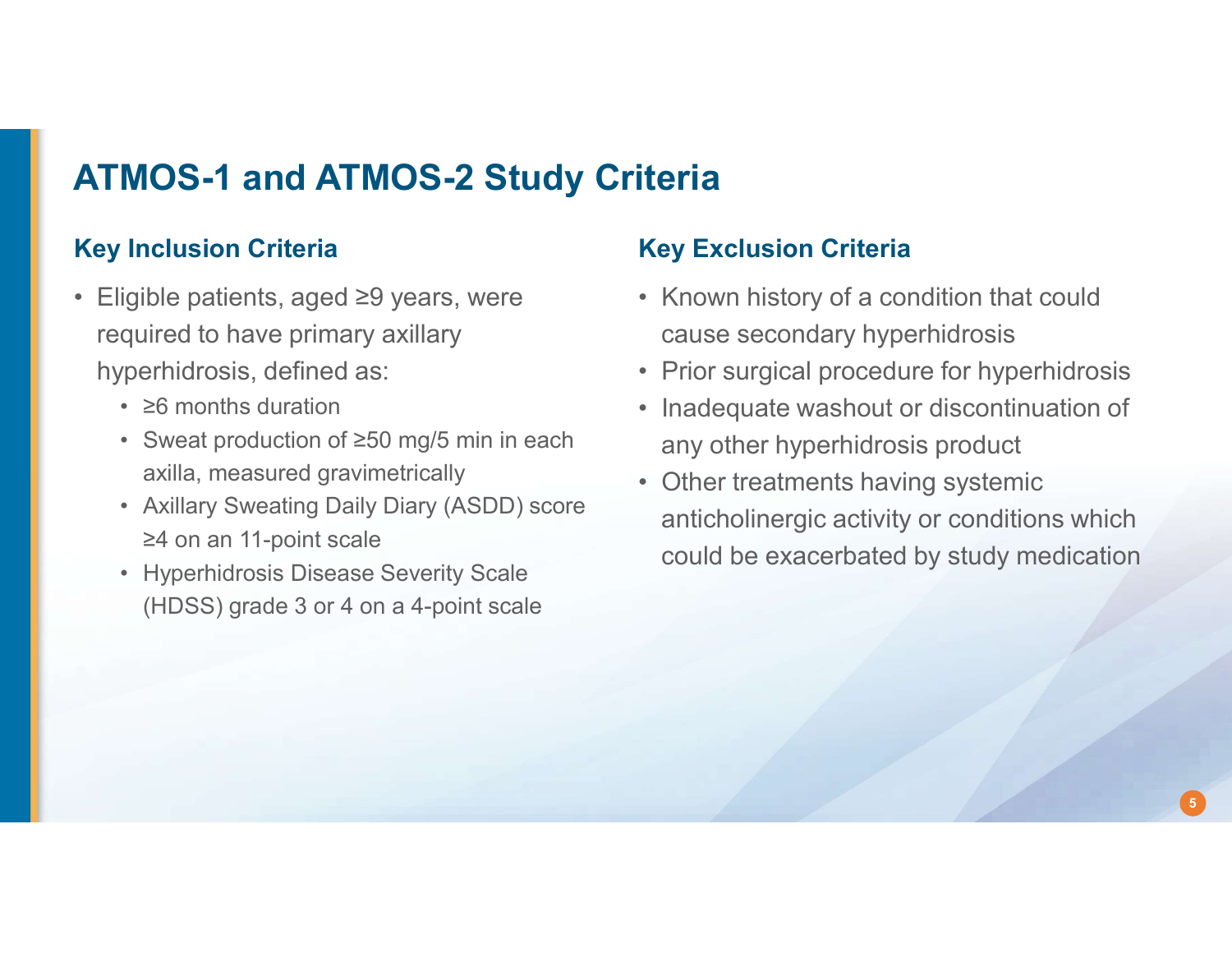

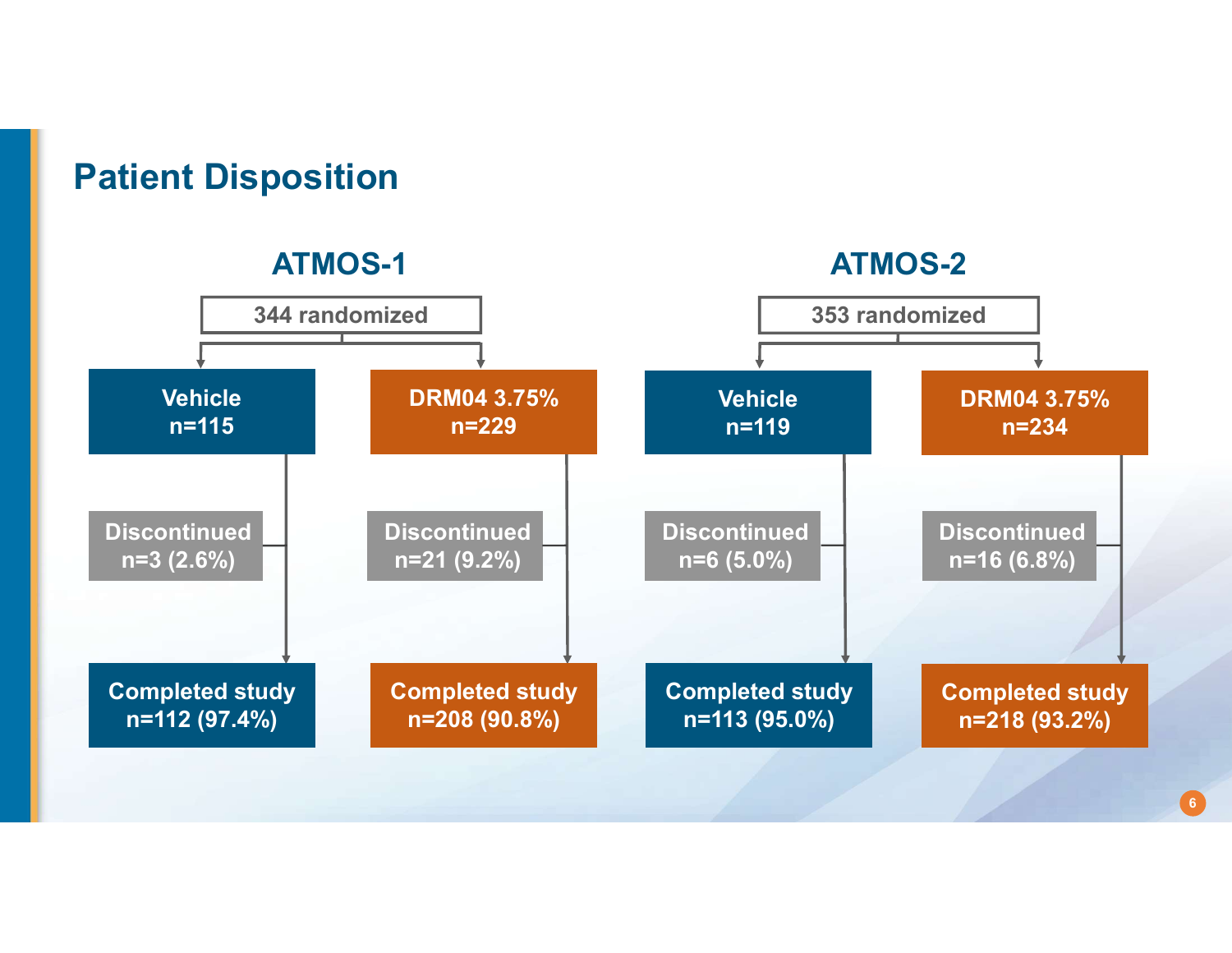# Baseline Patient Demographics and Disease Characteristics

| <b>Baseline Patient Demographics and Disease Characteristics</b> |                             |                  |                             |                  |  |
|------------------------------------------------------------------|-----------------------------|------------------|-----------------------------|------------------|--|
|                                                                  | <b>ATMOS-1</b>              |                  | <b>ATMOS-2</b>              |                  |  |
|                                                                  | <b>Vehicle</b><br>$(n=115)$ | DRM04<br>(n=229) | <b>Vehicle</b><br>$(n=119)$ | DRM04<br>(n=234) |  |
| <b>Patient demographics</b>                                      |                             |                  |                             |                  |  |
| Age, mean (SD) years                                             | 34.0(13.1)                  | 32.1(11.2)       | 32.8(11.2)                  | 32.6(10.9)       |  |
| Gender, n (%) male                                               | 55 (47.8)                   | 99 (43.2)        | 59 (49.6)                   | 113(48.3)        |  |
| Race, n (%) white                                                | 94 (81.7)                   | 182 (79.5)       | 102(85.7)                   | 192 (82.1)       |  |
| BMI, mean (SD) kg/m <sup>2</sup>                                 | 27.2(4.9)                   | 27.6(5.8)        | 28.4(5.5)                   | 27.3(5.0)        |  |
| <b>Disease characteristics</b>                                   |                             |                  |                             |                  |  |
| Sweat production, mean (SD) mg/5 min                             | 170.3 (164.2)               | 182.9 (266.9)    | 181.9 (160.1)               | 162.3 (149.5)    |  |
| ASDD, mean (SD)                                                  | 7.1(1.7)                    | 7.3(1.6)         | 7.2(1.6)                    | 7.3(1.6)         |  |
| HDSS 3, n (%)                                                    | 84 (73.0)                   | 133(58.1)        | 71 (59.7)                   | 144 (61.5)       |  |
| HDSS 4, n (%)                                                    | 31(27.0)                    | 96 (41.9)        | 47 (39.5)                   | 90(38.5)         |  |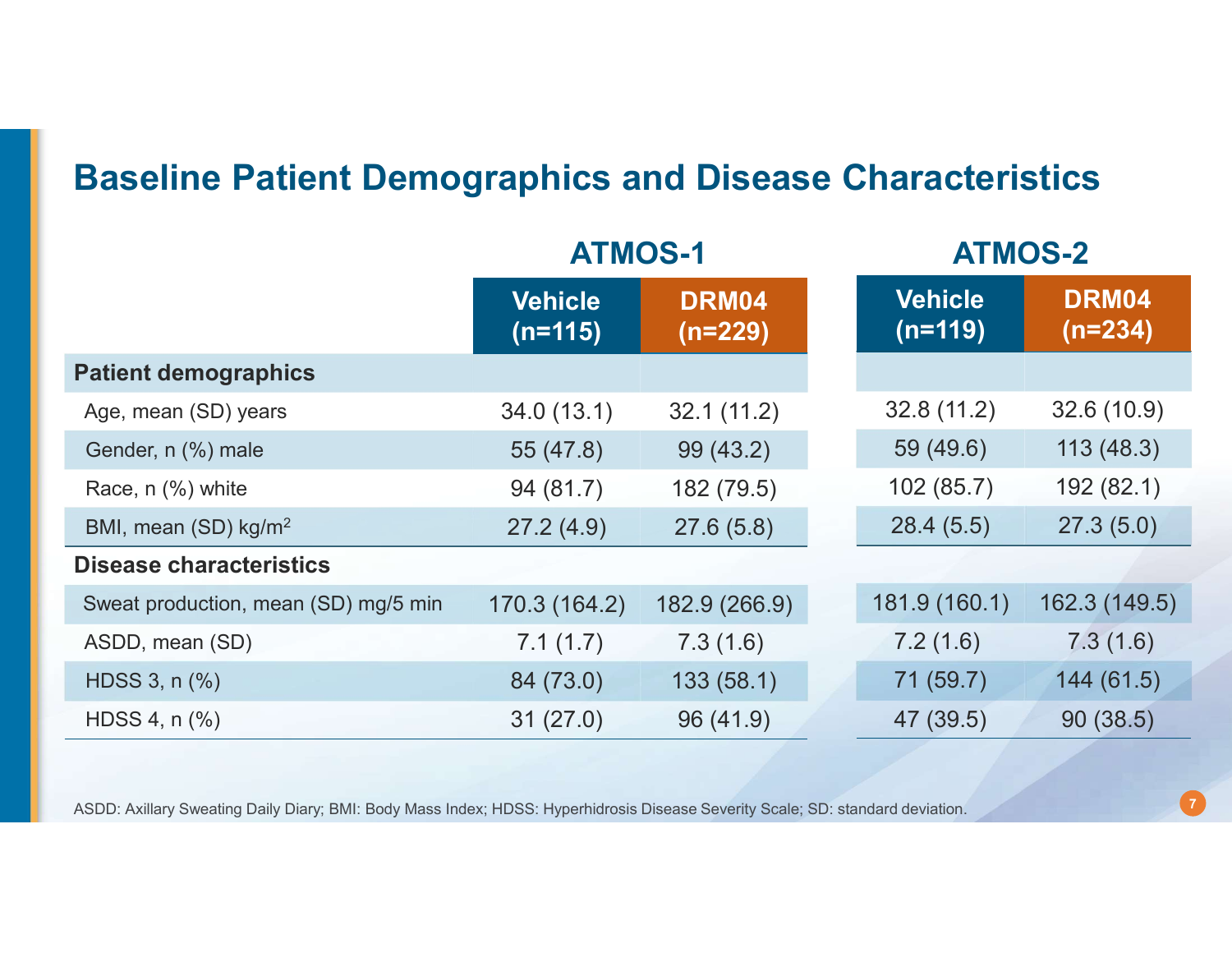## ASDD Response Rate (≥4-Point Improvement) Co-Primary Endpoint (Week 4)

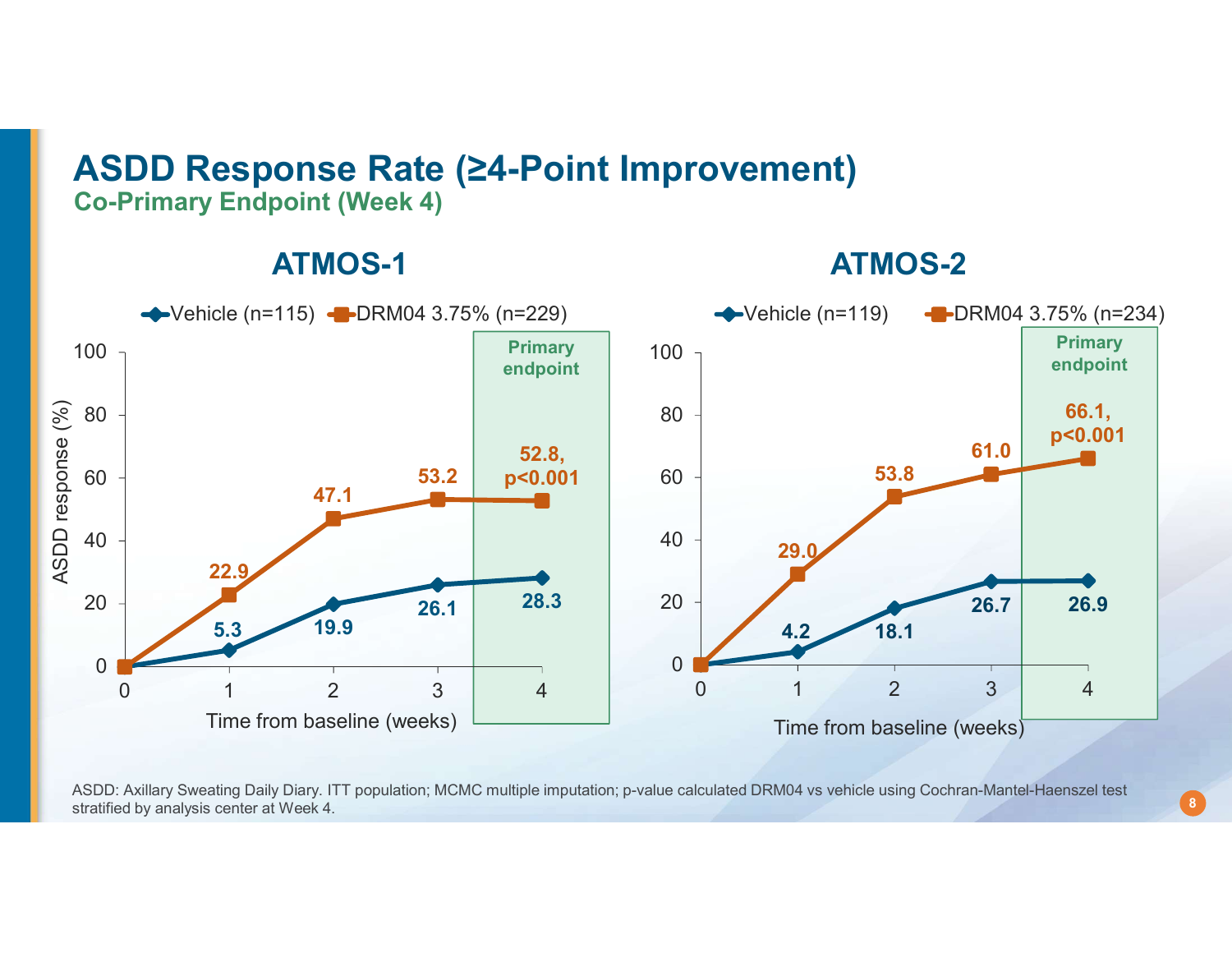# Absolute Change in Sweat Production to Week 4

| <b>Absolute Change in Sweat Production to Week 4</b><br><b>Co-Primary Endpoint (Week 4)</b>                                                                                                                                                                                                                                                                                                                                                                                                                                                                         |                             |                      |           |                             |                    |         |  |
|---------------------------------------------------------------------------------------------------------------------------------------------------------------------------------------------------------------------------------------------------------------------------------------------------------------------------------------------------------------------------------------------------------------------------------------------------------------------------------------------------------------------------------------------------------------------|-----------------------------|----------------------|-----------|-----------------------------|--------------------|---------|--|
|                                                                                                                                                                                                                                                                                                                                                                                                                                                                                                                                                                     |                             | <b>ATMOS-1</b>       |           |                             | <b>ATMOS-2</b>     |         |  |
|                                                                                                                                                                                                                                                                                                                                                                                                                                                                                                                                                                     | <b>Vehicle</b><br>$(n=115)$ | DRM04<br>$(n=229)$   | p value   | <b>Vehicle</b><br>$(n=119)$ | DRM04<br>$(n=234)$ | p value |  |
| <b>Gravimetrically-Measured Sweat Production (mg/5 min)</b>                                                                                                                                                                                                                                                                                                                                                                                                                                                                                                         |                             |                      |           |                             |                    |         |  |
| Week 1                                                                                                                                                                                                                                                                                                                                                                                                                                                                                                                                                              | $-58.0$                     | $-75.5$              |           | $-56.8$                     | $-108.0$           |         |  |
| Week 2                                                                                                                                                                                                                                                                                                                                                                                                                                                                                                                                                              | $-71.5$                     | $-85.7$              |           | $-86.0$                     | $-111.4$           |         |  |
| Week 3                                                                                                                                                                                                                                                                                                                                                                                                                                                                                                                                                              | $-90.8$                     | $-88.9$              |           | $-85.6$                     | $-110.3$           |         |  |
| Week 4<br>(co-primary endpoint)                                                                                                                                                                                                                                                                                                                                                                                                                                                                                                                                     | $-91.9$                     | $-104.9$             | $p=0.065$ | $-92.2$                     | $-110.3$           | p<0.001 |  |
| Pre-specified sensitivity<br>analysis excluding<br>extreme outlier data*                                                                                                                                                                                                                                                                                                                                                                                                                                                                                            | $-90.6$<br>$[n=110]$        | $-96.2$<br>$[n=220]$ | $p=0.001$ |                             |                    |         |  |
| MCMC multiple imputation; p-value calculated at primary endpoint (Week 4) DRM04 vs vehicle using ANCOVA model with treatment group and analysis center<br>as factors and baseline sweat production as covariant.<br>*As outlined in the pre-specified statistical analysis plan, a sensitivity analysis was conducted that led to the exclusion of an analysis center with extreme outlier<br>data for the gravimetric measurement of sweat. This analysis center consisted of 14 patients, of whom nine were treated with DRM04 and five received vehicle<br>only. |                             |                      |           |                             |                    |         |  |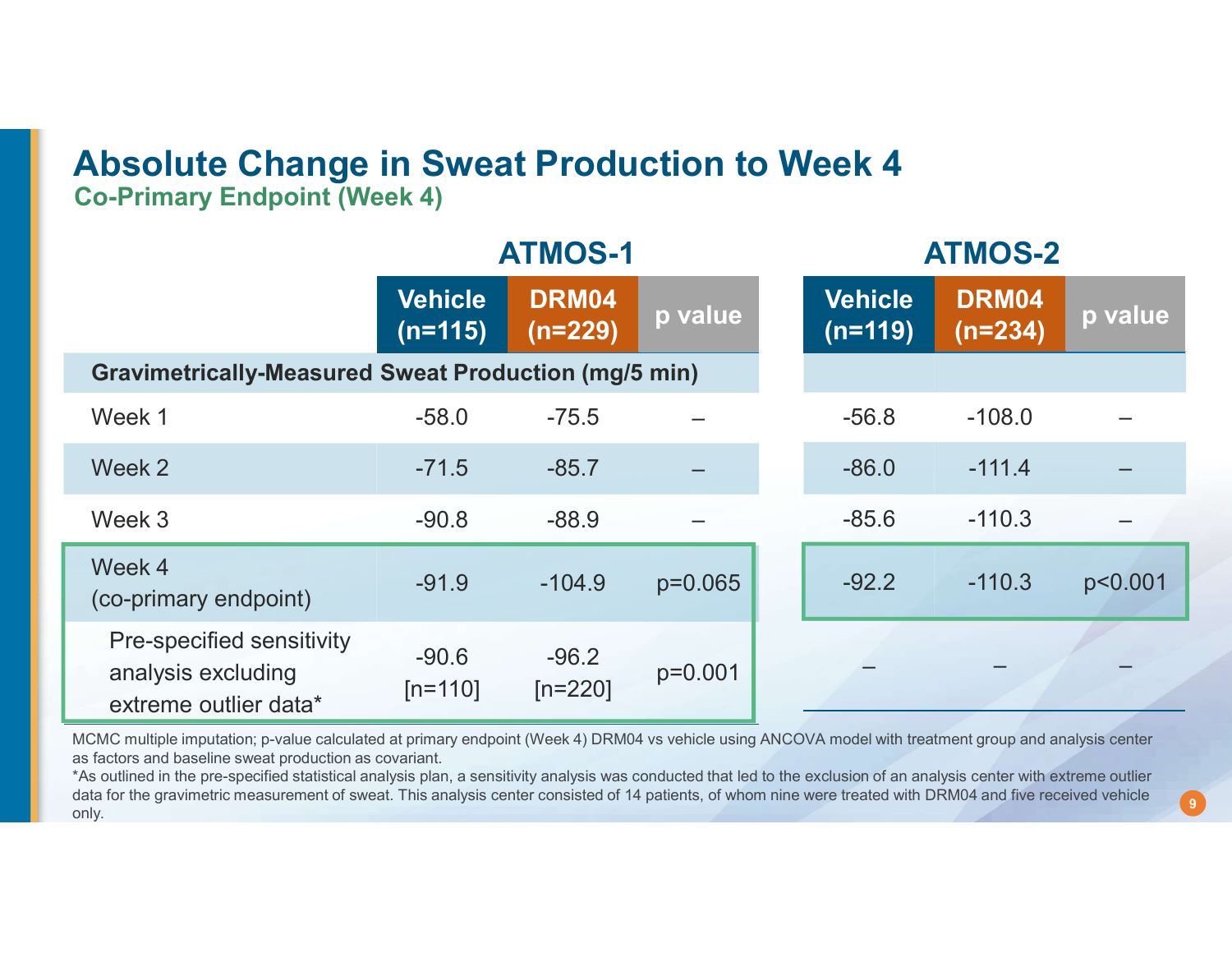## Adverse Events During the 4-Week Trial

| <b>Adverse Events During the 4-Week Trial</b> |                             |                    |                             |                    |  |  |
|-----------------------------------------------|-----------------------------|--------------------|-----------------------------|--------------------|--|--|
|                                               |                             | <b>ATMOS-1</b>     |                             | <b>ATMOS-2</b>     |  |  |
|                                               | <b>Vehicle</b><br>$(n=114)$ | DRM04<br>$(n=227)$ | <b>Vehicle</b><br>$(n=118)$ | DRM04<br>$(n=232)$ |  |  |
| Any TEAE, n (%)                               | 33(28.9)                    | 123(54.2)          | 42 (35.6)                   | 134 (57.8)         |  |  |
| <b>Drug-related TEAE</b>                      | 18(15.8)                    | 77 (33.9)          | 20(16.9)                    | 102(44.0)          |  |  |
| <b>TEAE by intensity</b>                      |                             |                    |                             |                    |  |  |
| <b>Mild</b>                                   | 22(19.3)                    | 79 (34.8)          | 31(26.3)                    | 91(39.2)           |  |  |
| Moderate                                      | 11(9.6)                     | 43 (18.9)          | 11(9.3)                     | 40 (17.2)          |  |  |
| <b>Severe</b>                                 | $\theta$                    | 1(0.4)             | $\overline{0}$              | 3(1.3)             |  |  |
| <b>Discontinuations due to TEAE</b>           | 1(0.9)                      | 8(3.5)             | $\overline{0}$              | 9(3.9)             |  |  |
| <b>Serious TEAE</b>                           | 0                           | 1(0.4)             | $\overline{0}$              | $1*(0.4)$          |  |  |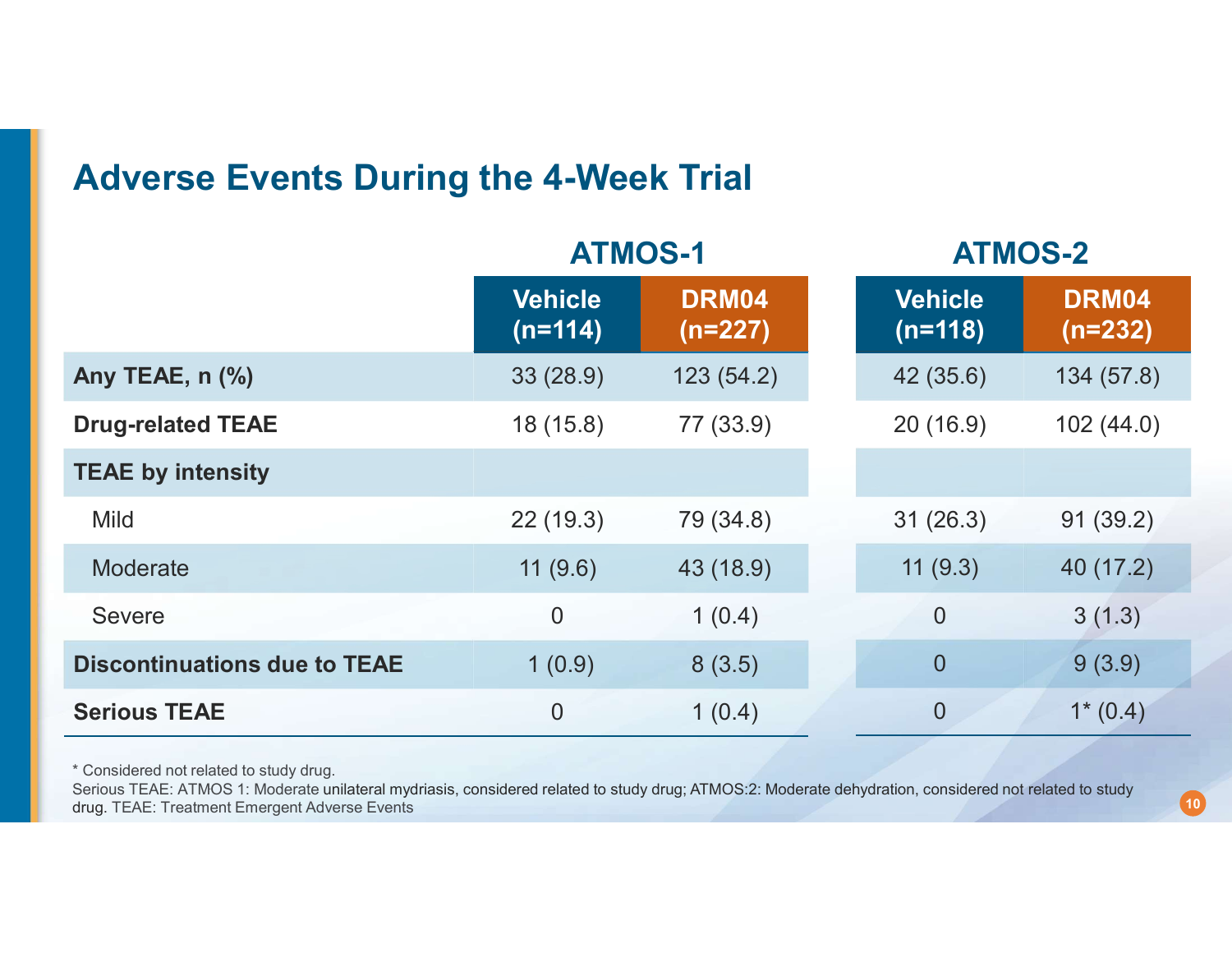# Anticholinergic-Related Adverse Events During 4-Week Trial

| <b>Anticholinergic-Related Adverse Events During 4-Week Trial</b> |                             |                  |                           |                  |  |  |
|-------------------------------------------------------------------|-----------------------------|------------------|---------------------------|------------------|--|--|
|                                                                   |                             | <b>ATMOS-1</b>   |                           | <b>ATMOS-2</b>   |  |  |
|                                                                   | <b>Vehicle</b><br>$(n=114)$ | DRM04<br>(n=227) | <b>Vehicle</b><br>(n=118) | DRM04<br>(n=232) |  |  |
| Any TEAE, n (%)                                                   | 33(28.9)                    | 123(54.2)        | 42 (35.6)                 | 134(57.8)        |  |  |
| Anticholinergic-Related TEAE reported in >2% patients             |                             |                  |                           |                  |  |  |
| Dry mouth                                                         | 4(3.5)                      | 43 (18.9)        | 9(7.6)                    | 68 (29.3)        |  |  |
| <b>Mydriasis</b>                                                  | $\theta$                    | 15(6.6)          | $\overline{0}$            | 16(6.9)          |  |  |
| Urinary hesitation                                                | $\overline{0}$              | 5(2.2)           | $\overline{0}$            | 11 $(4.7)$       |  |  |
| Dry eye                                                           | $\overline{0}$              | 2(0.9)           | 1(0.8)                    | 9(3.9)           |  |  |
| <b>Vision blurred</b>                                             | $\overline{0}$              | 8(3.5)           | $\overline{0}$            | 8(3.4)           |  |  |
| Nasal dryness                                                     | 1(0.9)                      | 5(2.2)           | $\overline{0}$            | 7(3.0)           |  |  |
| Constipation                                                      | $\theta$                    | 4(1.8)           | $\overline{0}$            | 5(2.2)           |  |  |
| Urinary retention                                                 | $\theta$                    | 1(0.4)           | $\overline{0}$            | 6(2.6)           |  |  |